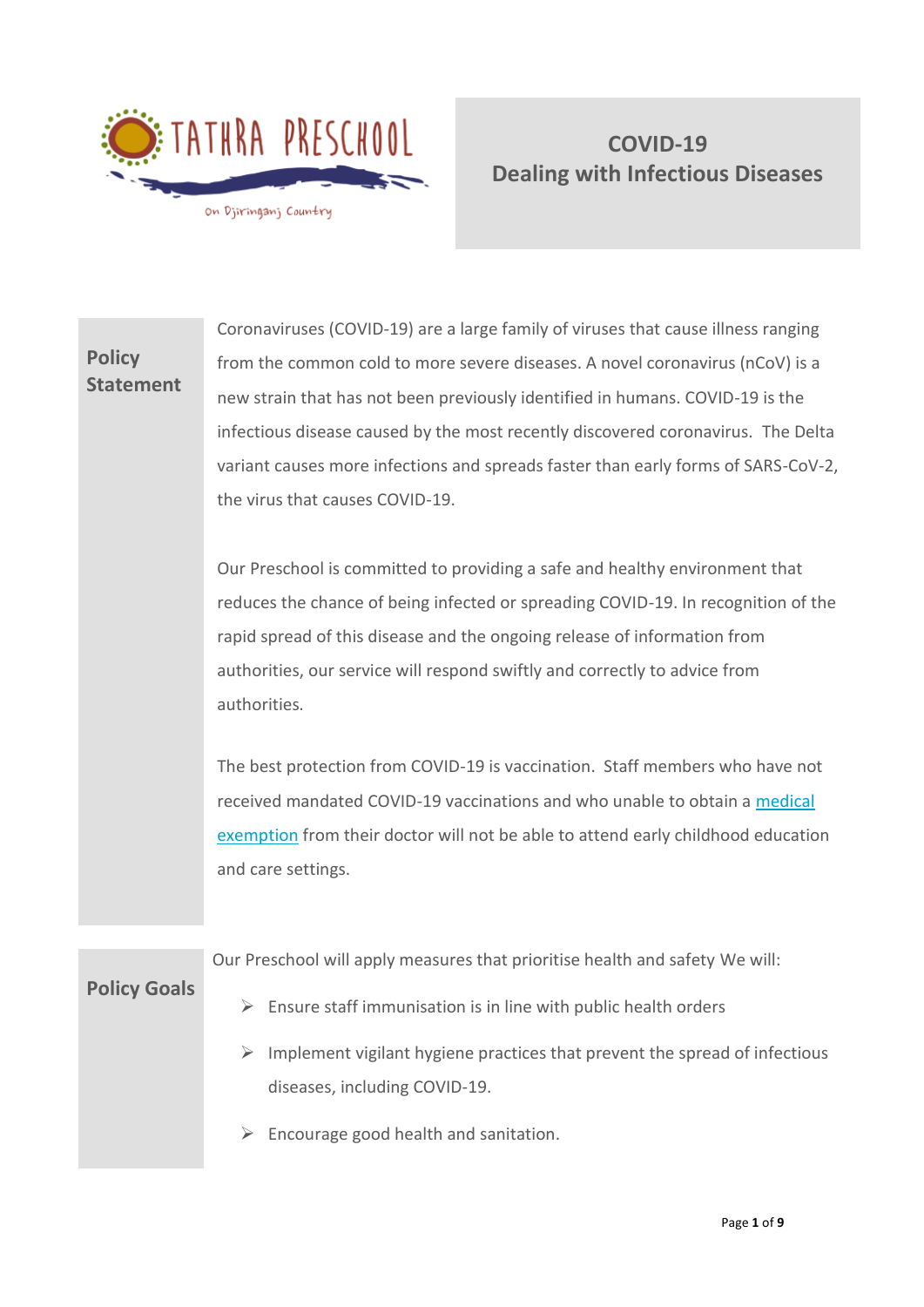- $\triangleright$  Monitor sources of public health information.
- $\triangleright$  Implement all measures recommended by authorities.
- $\triangleright$  Educate and inform our community with current and trusted information.

## **Strategies: How will it be done?**

Practices to reduce the chance of being infected or spreading COVID-19 will include:

- $\triangleright$  Compliance with staff immunisation in line with public health orders
- $\triangleright$  Regular and thorough hand clean procedures with an alcohol-based hand sanitiser or with soap and water.
- $\triangleright$  Encouraging children to avoid touching eyes, nose and mouth as much as possible.
- $\triangleright$  Following good respiratory hygiene, when coughing or sneezing:
	- cover mouth and nose with bent elbow or tissue and
	- dispose of the used tissue immediately and
	- wash hands with soap and water or, if water is not available, use hand sanitiser
- $\triangleright$  Excluding children or staff who are unwell and reasonably suspected to have a communicable disease from the service until they are cleared by a doctor to return.
- $\triangleright$  Restricting excursions during this heightened risk period and conducting risk assessments prior in consideration of:
	- The latest advice from the Australian Health Protection Principal Committee (AHPPC) and
	- Those at high risk such as those with medical conditions. Should there be any concerns regarding the health of a child at the service, families will be asked to seek medical attention. Further guidance may be sought from Healthdirect Australia on 1800 022 222.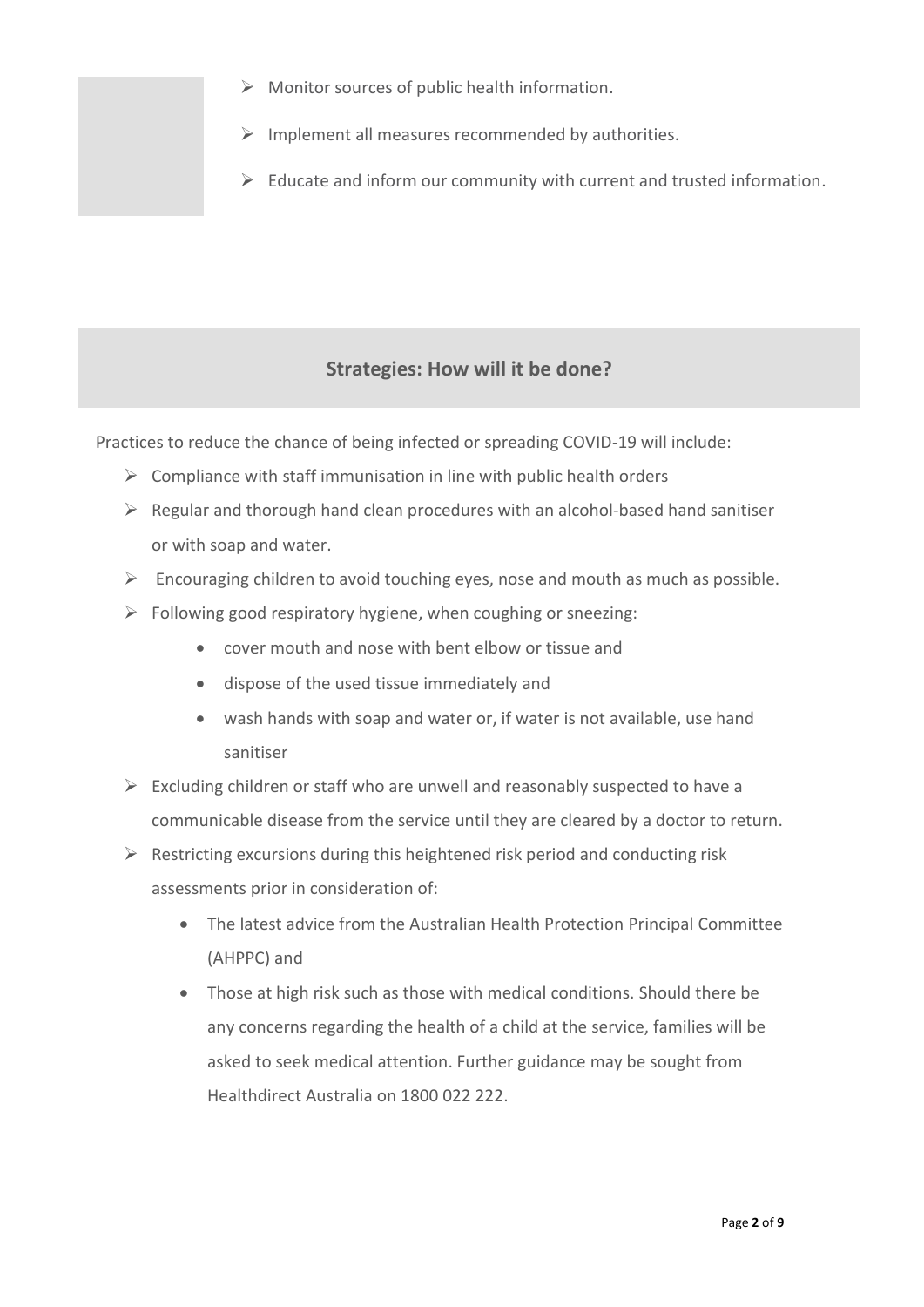## **Cleaning and hygiene**

A clean and hygienic environment is a high priority of our Preschool. During any infectious disease outbreak, routine environmental cleaning is increased in frequency, particularly on high-touch surfaces such as door handles, tables, light switches and bathroom areas and any toys/surfaces which may have been mouthed or in contact with bodily fluids. Surfaces are cleaned to reduce any soil, then disinfected to remove germs. Further advice regarding infectious cleaning will be sought from the local public health unit should there be any direct concern regarding the exposure of COVID-19 at the preschool.

### **Service of food and water**

Our Preschool follows strict food preparation and handling procedures, including properly cooking food and following good hand hygiene. Our preschool will follow any direction from the local public health unit in relation to changes in food preparation procedures or water quality.

### **Keeping Informed**

In recognition of the rapid and consistent release of information related to COVID-19, our preschool will refer to reliable authorities daily. Advice, directions and guidance will be:

- communicated to staff and families immediately and
- followed accordingly

#### **Trusted sources of information include:**

- ➢ Australian Government Department of Health: [www.health.gov.au](http://www.health.gov.au/)
- ➢ State/territory specific COVID-19 health advice:

[www.healthdirect.gov.au/coronavirus-covid-19-information-by-state-and-territory](http://www.healthdirect.gov.au/coronavirus-covid-19-information-by-state-and-territory)

- ➢ COVID-19 information for the early childhood education and care sector: [www.dese.gov.au/covid-19/childcare](http://www.dese.gov.au/covid-19/childcare)
- ➢ National coronavirus and COVID-19 vaccine helpline: 1800 020 080
- ➢ Healthdirect Australia: 1800 022 222
- $\triangleright$  The Regulatory Authority relevant to the service location: Local Public Health Unit: Goulburn Office: 1300 066 055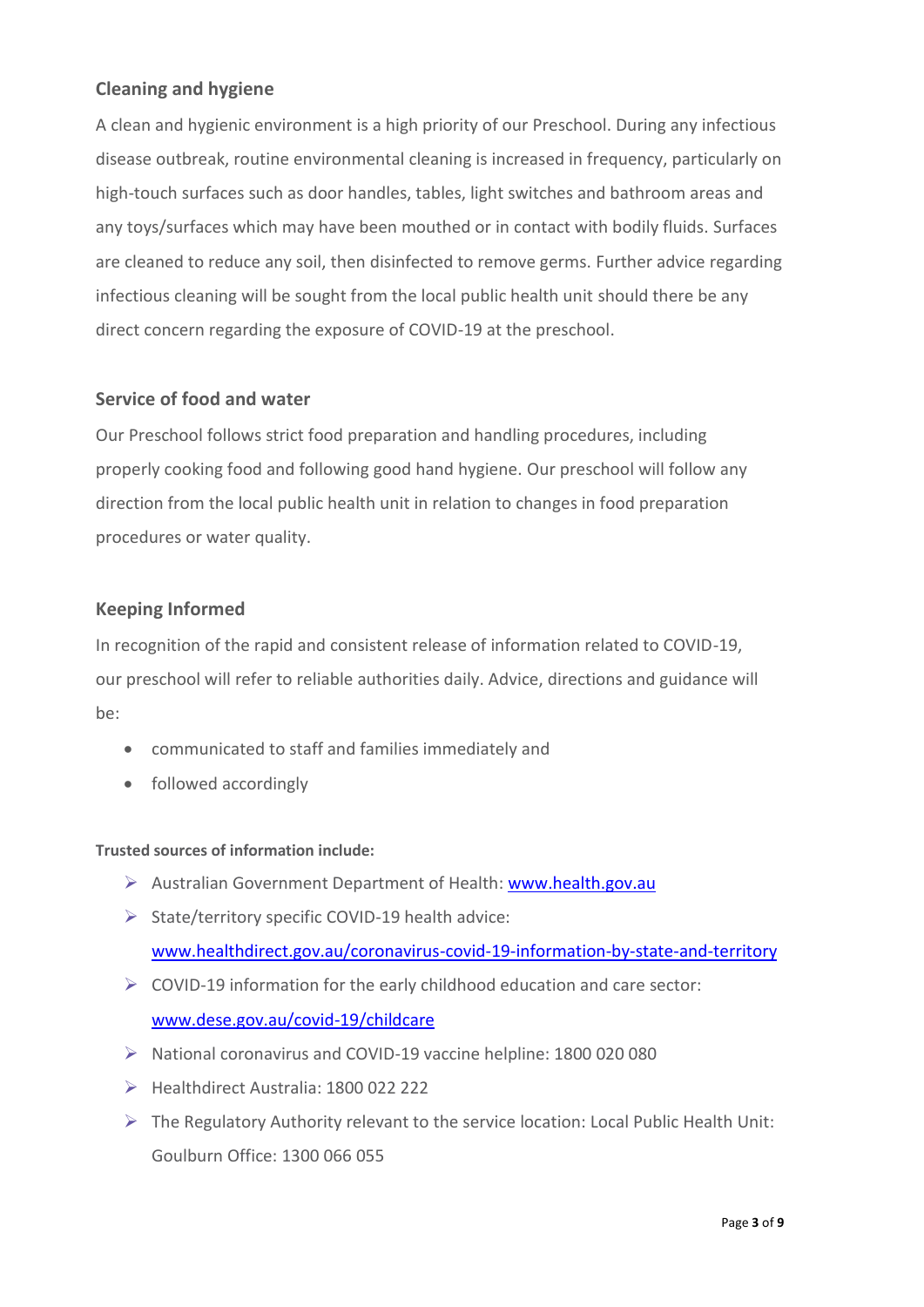- ➢ CCSA: **[COVID Updates webpage](https://office.ccsa.org.au/e2t/tc/VWhW5w1WgWq-W3KzYpq1vYDx0W6D6W6y4wzBFZN6fpSW13lHNGV1-WJV7CgWlLW8RQhC-88DtW1V81Ww27XTPs_W6v0ywT8B_DhsW1QnSNl1ws0bzW8XN8MY3w3sFSW2-RwXM5L-qwnW8ShgKQ7yNWqNW6W4JcR1rx4zxW6byBGq8q2-2TW83cFPX7SsrGFW3CWY3f67myTdW6MX_cH1Vc-lYW8Pg45J5ctPHRW5_CwPy8X47YXN7mqnnXXYNV9VySqvD6PcPJFW4fmX5L5vY999W7RX2lM7MjbHGW986HkP4hJRYnW22qTy_1JKRNCVv0lh14mKLhCW5dWRfH3ffF433n1j1)**
- ➢ Information on [cleaning after a COVID case.](https://clicks.eventbrite.com/f/a/2P7CEKt3SuQqapXmqlquKA~~/AAQxAQA~/RgRjDuSUP0SFaHR0cHM6Ly93d3cubnN3Lmdvdi5hdS9jb3ZpZC0xOS9nZXR0aW5nLWJhY2stdG8td29yay1hLWNvdmlkLXNhZmUtd2F5L2d1aWRhbmNlLWZvci1idXNpbmVzc2VzLWxpbmtlZC1jb3ZpZC0xOS1jYXNlcyNjbGVhbmluZy1ndWlkYW5jZVcDc3BjQgphLBSxLWHnQ1-pUhlzaGF1bmEuZmF5ZXJzQGNjc2Eub3JnLmF1WAQAAAAA)
- $\triangleright$  [Draft template](https://clicks.eventbrite.com/f/a/u-5aRAE1fpAQ2NXh6z9njQ~~/AAQxAQA~/RgRjDuSUP0RvaHR0cHM6Ly9lZHVjYXRpb24ubnN3Lmdvdi5hdS9lYXJseS1jaGlsZGhvb2QtZWR1Y2F0aW9uL2Nvcm9uYXZpcnVzL2FkdmljZS1mb3Itc2VydmljZXMtYW5kLXByb3ZpZGVycyNNYW5hZ2luZzI0VwNzcGNCCmEsFLEtYedDX6lSGXNoYXVuYS5mYXllcnNAY2NzYS5vcmcuYXVYBAAAAAA~) for families after a confirmed case in your service.
- ➢ Department of Education

webinar detail[sCOVID-19 guidelines for ECEC services](https://clicks.eventbrite.com/f/a/W9W2sg2HVbGXcYdaGGuxVA~~/AAQxAQA~/RgRjDuSUP0RkaHR0cHM6Ly9lZHVjYXRpb24ubnN3Lmdvdi5hdS9lYXJseS1jaGlsZGhvb2QtZWR1Y2F0aW9uL2Nvcm9uYXZpcnVzL2FkdmljZS1mb3Itc2VydmljZXMtYW5kLXByb3ZpZGVyc1cDc3BjQgphLBSxLWHnQ1-pUhlzaGF1bmEuZmF5ZXJzQGNjc2Eub3JnLmF1WAQAAAAA)

[Letter template](https://clicks.eventbrite.com/f/a/3LlnYnn_D0DPBJERjCAy3Q~~/AAQxAQA~/RgRjDuSUP0Q2aHR0cHM6Ly9tYWlsY2hpLm1wL2U1NzU4ODhlOTk5MS9jb3ZpZC0xOS11cGRhdGUtMzcyMjcyVwNzcGNCCmEsFLEtYedDX6lSGXNoYXVuYS5mYXllcnNAY2NzYS5vcmcuYXVYBAAAAAA~) services can send to families to encourage families to keep children home.

- ➢ NSW Health: Medical [exemption form.](https://clicks.eventbrite.com/f/a/tBwuXwRbwrFIKgX4qfyeAQ~~/AAQxAQA~/RgRjDuSUP0RgaHR0cHM6Ly93d3cuaGVhbHRoLm5zdy5nb3YuYXUvSW5mZWN0aW91cy9jb3ZpZC0xOS92YWNjaW5lL1BhZ2VzL2NsaW5pY2lhbnMuYXNweCNjb250cmFpbmRpY2F0aW9uVwNzcGNCCmEsFLEtYedDX6lSGXNoYXVuYS5mYXllcnNAY2NzYS5vcmcuYXVYBAAAAAA~)
- ➢ Fairwork [information on vaccines.](https://clicks.eventbrite.com/f/a/8Mc_bxX2tLfP-tjWytDsug~~/AAQxAQA~/RgRjDuSUP0R1aHR0cHM6Ly9jb3JvbmF2aXJ1cy5mYWlyd29yay5nb3YuYXUvY29yb25hdmlydXMtYW5kLWF1c3RyYWxpYW4td29ya3BsYWNlLWxhd3MvY292aWQtMTktdmFjY2luYXRpb25zLWFuZC10aGUtd29ya3BsYWNlVwNzcGNCCmEsFLEtYedDX6lSGXNoYXVuYS5mYXllcnNAY2NzYS5vcmcuYXVYBAAAAAA~)
- ➢ Contact our COVID support team via our Information and Enquiries team by calling 1800 619 113 or emailing  $\frac{\text{e} \cdot \text{e} \cdot \text{e} \cdot \text{e} \cdot \text{e} \cdot \text{e} \cdot \text{e} \cdot \text{e} \cdot \text{e} \cdot \text{e} \cdot \text{e} \cdot \text{e} \cdot \text{e} \cdot \text{e} \cdot \text{e} \cdot \text{e} \cdot \text{e} \cdot \text{e} \cdot \text{e} \cdot \text{e} \cdot \text{e} \cdot \text{e} \cdot \text{e} \cdot \text{e} \cdot \text{e} \cdot \text{e} \cdot \text{e} \cdot \text{e$

### **Notifying the Regulatory Authority**

Any incident that requires the Approved Provider to close or reduce the number of children at our service for a period will be notified to the State or territory Regulatory Authority within 24 hours.

- $\triangleright$  If a child or staff member at the service is diagnosed with COVID-19 this will be reported to the:
	- Regulatory Authority and
	- Local public health unit: [www.health.gov.au/about-us/contact-us/local](http://www.health.gov.au/about-us/contact-us/local-state-andterritory-health-departments)[state-andterritory-health-departments](http://www.health.gov.au/about-us/contact-us/local-state-andterritory-health-departments)
- $\triangleright$  A confirmed case of COVID-19 is a serious incident and as such will be notified as soon as practicable within 24 hours.
- ➢ Notifications will be made through the National Quality Agenda IT System (NQA ITS) or through direct contact via phone or email.
- $\triangleright$  Our preschool will remain diligent in reporting responsibilities and any directions provided to the service by the Department of Health.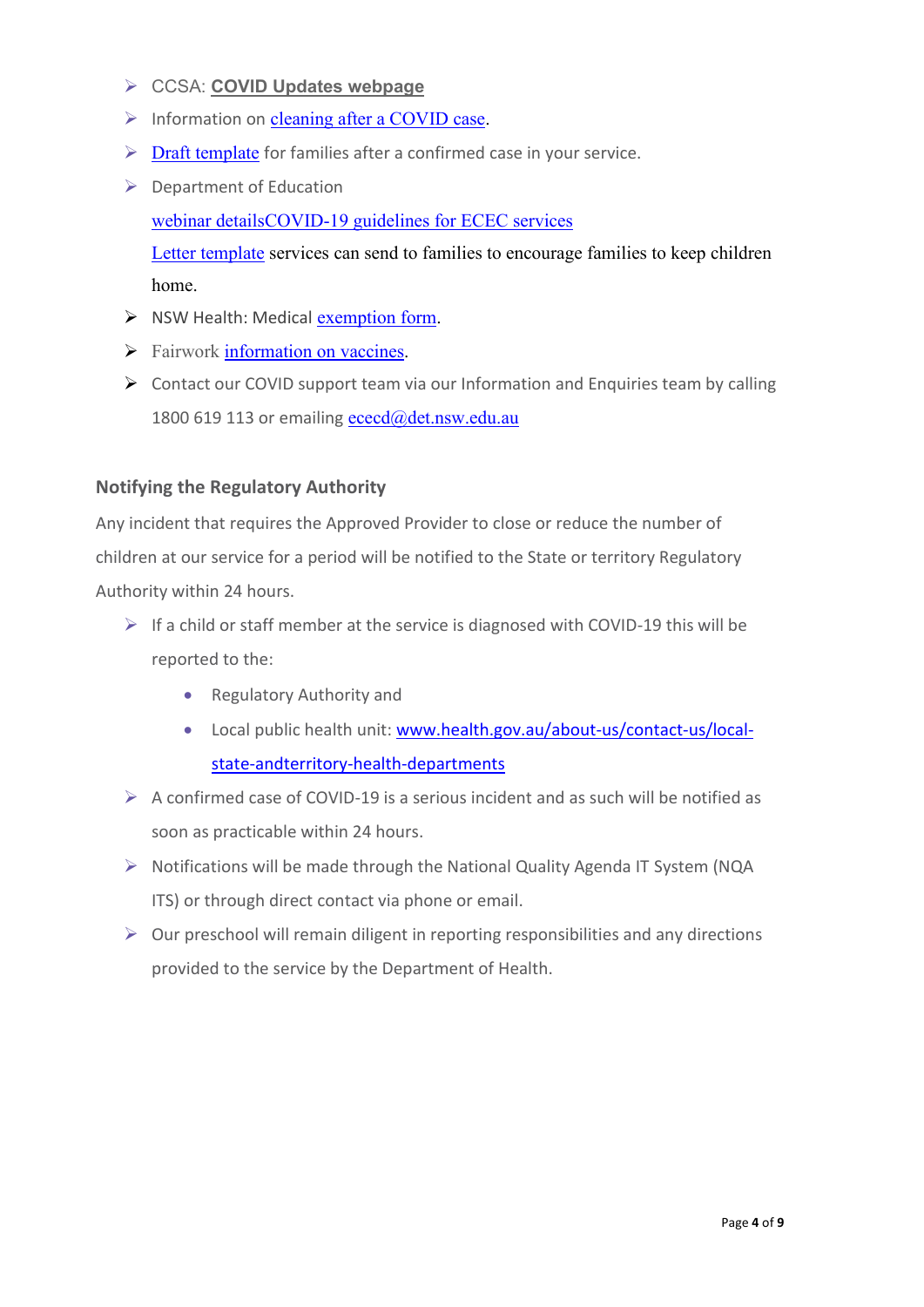## **Role and Responsibilities**

### **Approved Provider**

- $\triangleright$  Follow practices to reduce the chance of being infected or spreading COVID-19 as listed above.
- $\triangleright$  Consult with the Nominated supervisor to ensure all staff are meeting mandatory immunisation in line with public health orders.
- $\triangleright$  Regularly check updates from reliable sources and communicate these to the Nominated Supervisor and action accordingly.
- $\triangleright$  Ensure that required notifications are made within the defined time frame.
- $\triangleright$  Provide hand washing facilities and make sure these are kept clean, adequately stocked and in good working order.
- $\triangleright$  Provide PPE, including gloves.
- $\triangleright$  Ask staff who are sick with respiratory illness to stay home until recovered.
- $\triangleright$  If there is a confirmed case of COVID-19, cooperate with directions from the health authorities and maintain confidentiality.
- $\triangleright$  Make appropriate arrangements so that staff who need to self-quarantine stay away.

### **Nominated Supervisor**

- $\triangleright$  Work with the Approved Provider to ensure all staff are meeting mandatory immunisation requirements in line with public health orders and that current and reliable information is communicated to families and staff and actioned accordingly.
- $\triangleright$  Adhere to quarantine requirements and enforce self-quarantine as directed by the public health unit.
- $\triangleright$  Notify the Approved Provider immediately if you need to self-quarantine, have a confirmed case of COVID-19, have recently travelled to an overseas destination or been in close contact with a confirmed case of COVID-19.
- $\triangleright$  Make appropriate arrangements so that staff who need to self-quarantine stay away from work.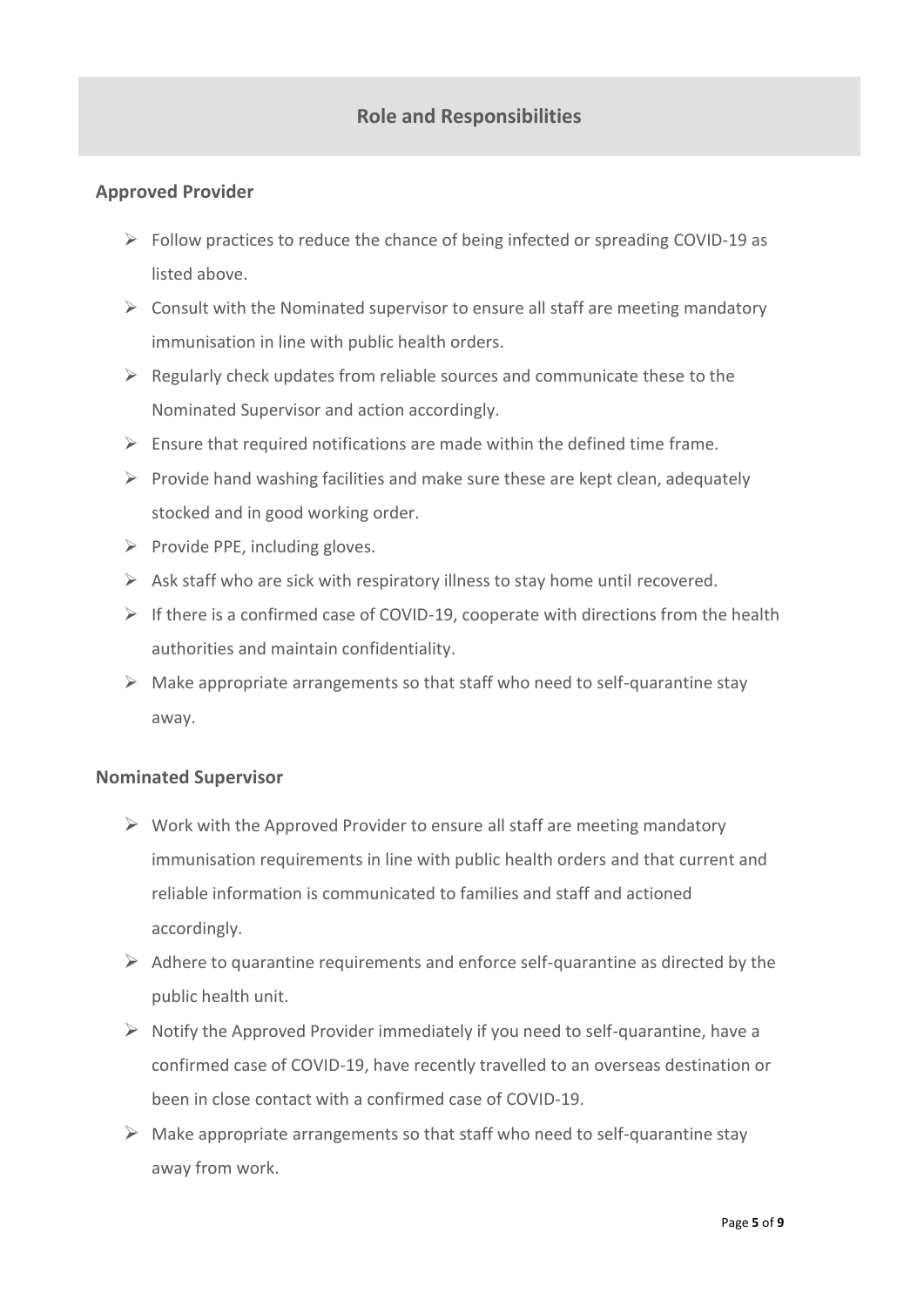- $\triangleright$  Assist the Approved Provider to make the required notifications within the defined timeframes.
- $\triangleright$  Arrange for any maintenance or ordering of supplies to ensure there are adequate hand washing facilities.
- $\triangleright$  Ensure tissues, hand sanitiser, PPE and cleaning products are available for use.
- ➢ Promote good hygiene practices such as through posters on handwashing and respiratory hygiene.
- $\triangleright$  Keep the service clean and hygienic.
- $\triangleright$  Ask staff who are sick with respiratory illness to stay home until
- $\triangleright$  recovered and seek medical advice.
- $\triangleright$  If children become sick while at the service, follow illness procedures to
- $\triangleright$  ensure they are isolated, and families are contacted.
- $\triangleright$  Advise families of sick children to seek medical advice. If they are very
- $\triangleright$  unwell, call an ambulance.
- ➢ If there is a confirmed case of COVID-19, cooperate with directions from
- $\triangleright$  the health authorities and maintain confidentiality.
- ➢ Follow practices to reduce the chance of being infected or spreading COVID-19 as listed above.

### **Early Childhood Educators**

- $\triangleright$  Keep the service clean and hygienic.
- $\triangleright$  Assist in regularly cleaning high-touch surfaces
- ➢ Advise families of sick children to seek medical advice. If they are very unwell, call an ambulance.
- $\triangleright$  If children become sick while at the preschool, follow illness procedures to ensure they are isolated, and families are contacted.
- $\triangleright$  Stay home if unwell.
- $\triangleright$  If there is a confirmed case of COVID-19, cooperate with directions from the health authorities and maintain confidentiality. Follow practices to reduce the chance of being infected or spreading COVID-19 as listed above.
- $\triangleright$  Follow food preparation and handling procedures in conjunction with regular hand washing.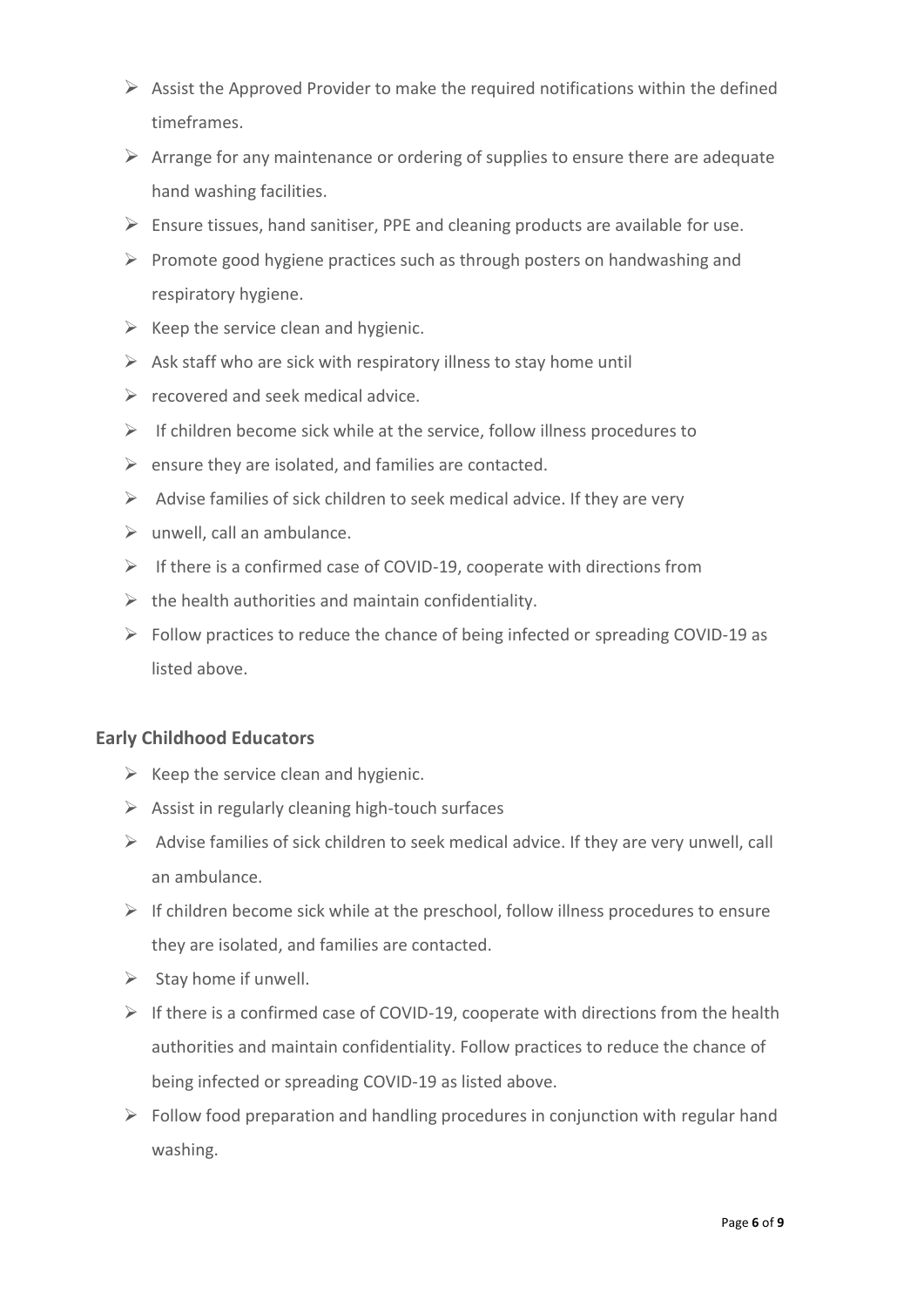$\triangleright$  Notify the Nominated Supervisor immediately if you need to self-quarantine, have a confirmed case of COVID-19, have recently travelled to an overseas destination or been in close contact with a confirmed case of COVID-19.

### **Families**

- ➢ Follow practices to reduce the chance of being infected or spreading COVID-19 including regularly and thoroughly cleaning hands with an alcohol-based hand or with soap and water and following good respiratory hygiene when coughing or sneezing.
- $\triangleright$  Follow directions from the local public health unit (such as the need to selfquarantine) and inform the Nominated Supervisor if you have recently travelled to an overseas destination, have a confirmed case of COVID-19 or been in close contact with a confirmed case of COVID-19.
- $\triangleright$  Seek medical attention for your child should they be unwell.
- $\triangleright$  Immediately collect your child from the service if requested to do so by staff due to concerns for their health.

## **Monitor, Evaluation and Review**

This policy will be monitored to ensure compliance with legislative requirements and unless deemed necessary through the identification of practice gaps, the service will review this Policy every two years.

Families and staff are essential stakeholders in the policy review process and will be given opportunity and encouragement to be actively involved.

In accordance with R. 172 of the Education and Care Services National Regulations, the service will ensure that families of children enrolled at the service are notified at least 14 days before making any change to a policy or procedure that may have significant impact on the provision of education and care to any child enrolled at the Preschool; a family's ability to utilise the service; the fees charged or the way in which fees are collected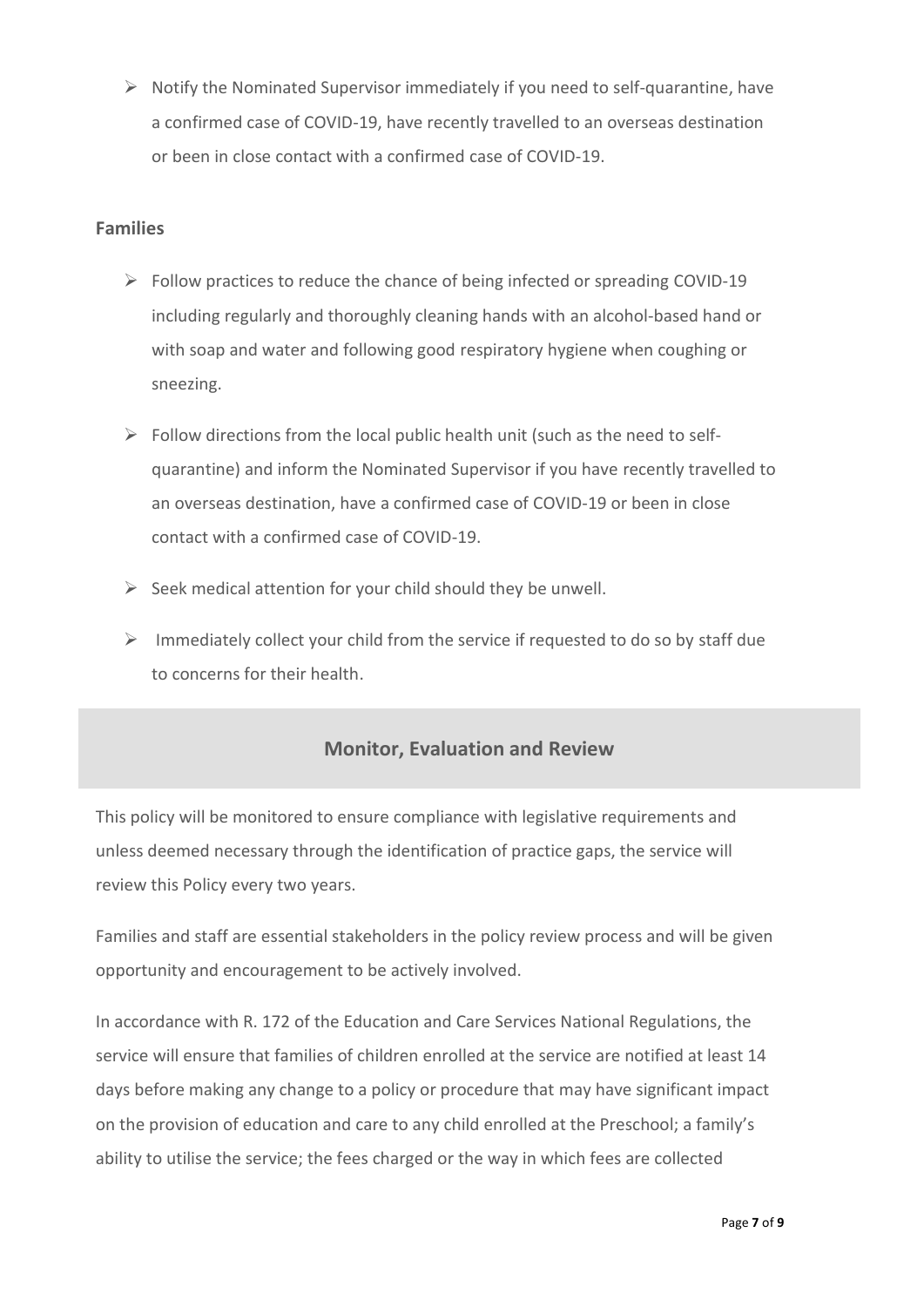# **Relevant Legislation**

- ➢ Education and Care Services National Law Act 2010: Section 167
- ➢ Education and Care Services National Regulations: Regulations 78-80
- ➢ Work Health and Safety Act 2011

**Related Guidelines, Standards and Frameworks** 

.

- ➢ National Quality Standard, Quality Area 2: Children's Health and Safety Standards 2.1, 2.2, Elements 2.1.1, 2.1.2
- ➢ National Quality Standard, Quality Area 6: Collaborative Partnerships with Families and Communities – Standard 6.1, 6.2

| <b>Resources/Use</b> |                  | Safework Australia: Early childhood education and care workers:       |
|----------------------|------------------|-----------------------------------------------------------------------|
| <b>ful Links</b>     |                  | Minimising the risk of exposure to COVID-19:                          |
|                      |                  | www.safeworkaustralia.gov.au/sites/default/files/2020-04/early-       |
|                      |                  | childhoodeducation-minimising-the-risk-of-exposure-to-covid-19 0.pdf  |
|                      | ➤                | Healthdirect Australia: Childcare, school exclusions, and COVID-19    |
|                      |                  | www.healthdirect.gov.au/coronavirus-covid-19-childcare-school-        |
|                      |                  | exclusions-faqs                                                       |
|                      |                  | World Health Organisation (WHO): Coronavirus disease (COVID-19)       |
|                      |                  | Outbreak: www.who.int/emergencies/diseases/novel-coronavirus-2019     |
|                      | $\triangleright$ | Fair Work Ombudsman: Coronavirus and Australian workplace laws:       |
|                      |                  | https://coronavirus.fairwork.gov.au                                   |
|                      |                  | Australian Government Department of Health: www.health.gov.au         |
|                      |                  | Australian Government Department of Health Coronavirus (COVID-19)     |
|                      |                  | health alert: www.health.gov.au/news/health-alerts/novel-coronavirus- |
|                      |                  | 2019-ncov-health-alert                                                |
|                      | ➤                | Coronavirus information for schools and early childhood centres,      |
|                      |                  | students and parents                                                  |